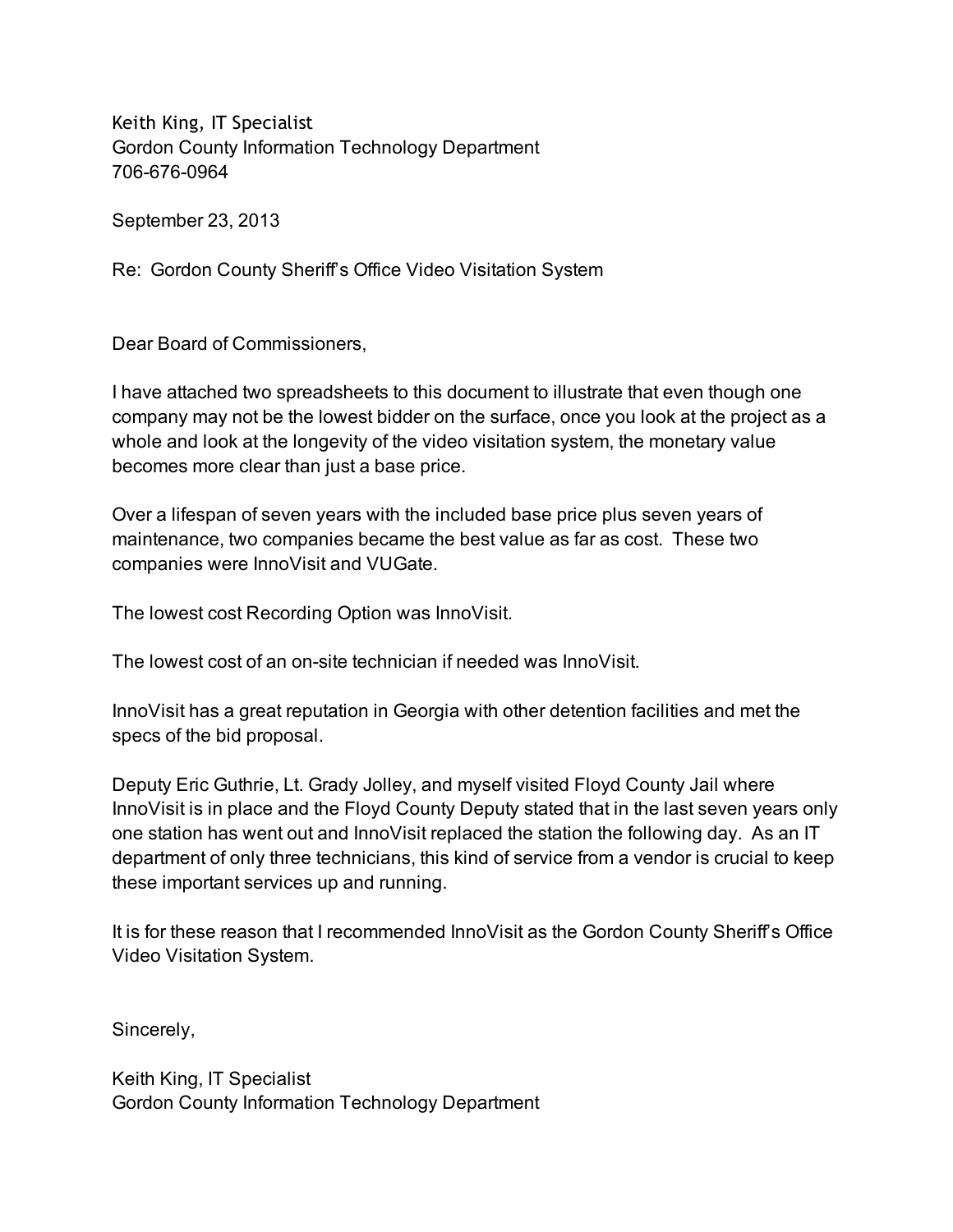| Company            | Base Cost     | 1st Year Maint  | 2nd Year Maint | 3rd Year Maint | 4th Year Maint | 5th Year Maint | 6th Year Maint | 7th Year Maint | <b>Total 7 Year Cost</b> |
|--------------------|---------------|-----------------|----------------|----------------|----------------|----------------|----------------|----------------|--------------------------|
|                    |               |                 |                |                |                |                |                |                |                          |
| Edge Access        | \$86,426.00   | lincluded       | \$7,750.00     | \$7,750.00     | \$12,000.00    | \$12,000.00    | \$12,000.00    | \$12,000.00    | \$149,926.00             |
|                    |               |                 |                |                |                |                |                |                |                          |
| <b>Black Creek</b> | \$111,500.00  | lincluded       | \$5,500.00     | \$5,500.00     | \$5,500.00     | \$5,500.00     | \$5,500.00     | \$5,500.00     | \$144,500.00             |
|                    |               |                 |                |                |                |                |                |                |                          |
| <b>VU Gate</b>     | 570.648.00    | <i>included</i> | S7.909.00      | 57.909.00      | \$7,909.00     | 57.909.00      | \$7,909.00     | \$7,909.00     | \$118.102.00             |
|                    |               |                 |                |                |                |                |                |                |                          |
| <b>InnoVisit</b>   | \$100.303.00  | included        | \$4,158,00     | \$4.158.00     | \$7.056.00     | 57.056.00      | 57,056.00      | \$7,056.00     | \$136,843.00             |
|                    |               |                 |                |                |                |                |                |                |                          |
| Montgomery Tech    | 887.113.87    | lincluded       | 88.711.39      | \$8,711.39     | \$8,711.39     | 88.711.39      | 58,711.39      | 88,711.39      | \$139,382.21             |
|                    |               |                 |                |                |                |                |                |                |                          |
| Simplex            | 1\$131.600.00 | lincluded       | \$3,150.00     | \$3.150.00     | \$7,350.00     | \$7,350.00     | \$7,350.00     | \$7,350.00     | 5167.300.00              |
|                    |               |                 |                |                |                |                |                |                |                          |
|                    |               |                 |                |                |                |                |                |                |                          |
|                    |               |                 |                |                |                |                |                |                |                          |

For the most part all of the service contracts covers hardware and software. However these are sometimes priced seperately and hardware suport is after the first year and software support is<br>after the thrid year. Innovis